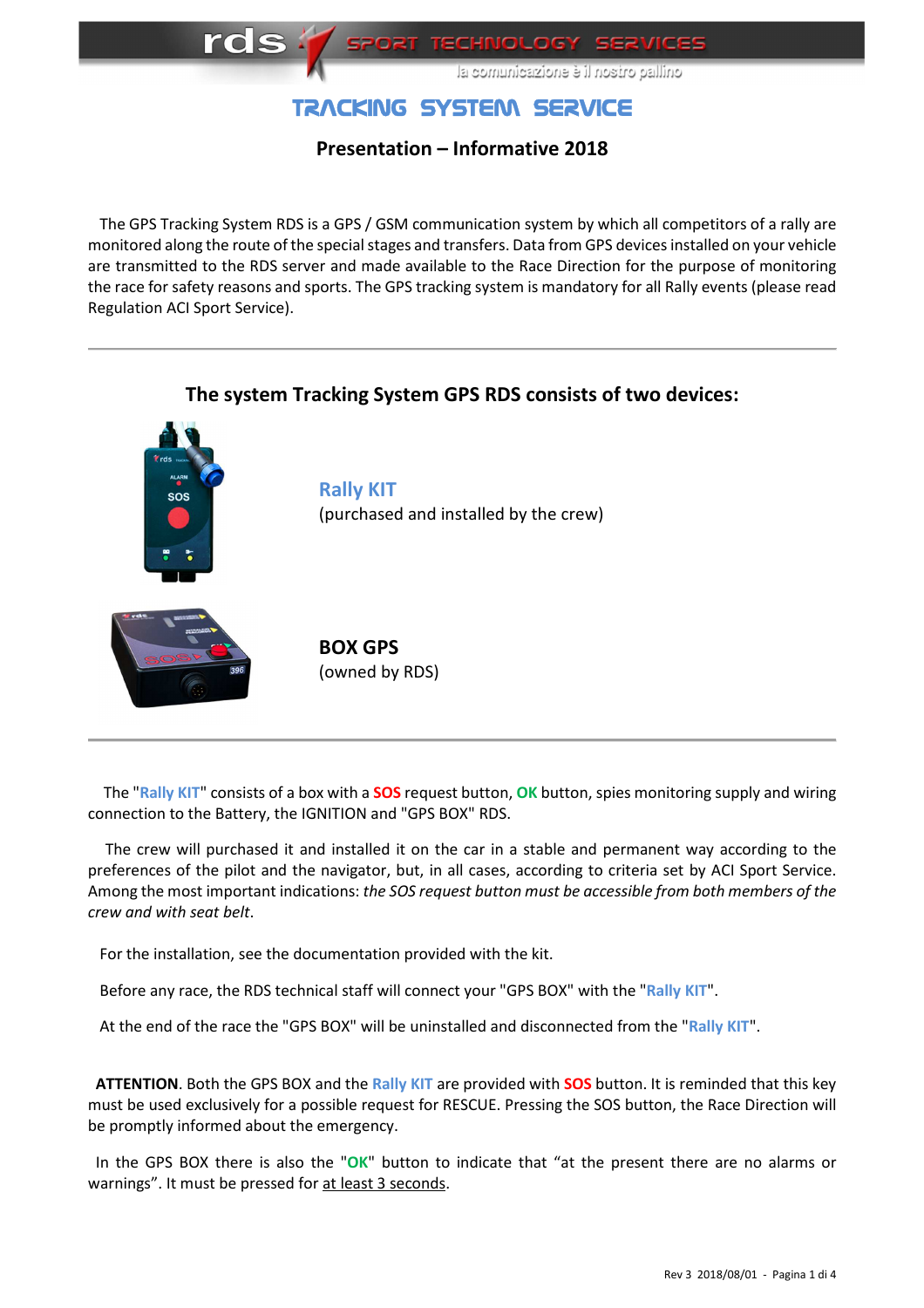onilleg orizon li é encizezinumoz el

### **Installation and Positioning**

#### **Installing the Rally KIT predisposition.**

The **Rally KIT** will be installed by the owner of the vehicle, following the wiring diagram in the package (or they can be downloaded from the site www.rdsitalia.it).

 In the **Rally KIT** there is the **SOS** request button. The **SOS** button of the **Rally KIT** must be easily accessible from both members of the crew with seat belt.



 The connector for the GPS BOX (coloured black-blue, in the **Rally KIT**) has to reach the uppercentral area of the dashboard or, alternatively, the right front roll bar so as to be easily connectable to the GPS BOX.

#### **Installing the GPS BOX.**

The BOX GPS will be installed by the staff of Tracking System during the pre-event checking. Also in this device there is a **SOS** button and it performs the same function as the one placed in the **Rally KIT**.

It must be placed under the windshield so as to ensure the proper functioning of the GPS survey ("sky view"). For safety reasons, any other position is not allowed.

It will be positioned on the upper-central part of the dashboard or, alternatively, on the right front roll bar.

The alternative location (roll front right) is to be preferred if and only if the pilot believes that the lights of the **SOS** buttons and **OK** disturb driving during the race.



It will be returned to staff only after the race.

**IMPORTANT: Under no circumstances it is allowed to tamper with both "Rally KIT" and "GPS BOX". The Competitor and the Organizer agree not to tamper with, intervene, remove and / or physically compromise these devices and their functionality.** 

**Any interference or alteration will cause the reporting of the competitor to the Stewards or the Single Judge for the measures that will be considered most appropriate.** 

**Each technical issue and observation must be addressed to the supplier of the product.**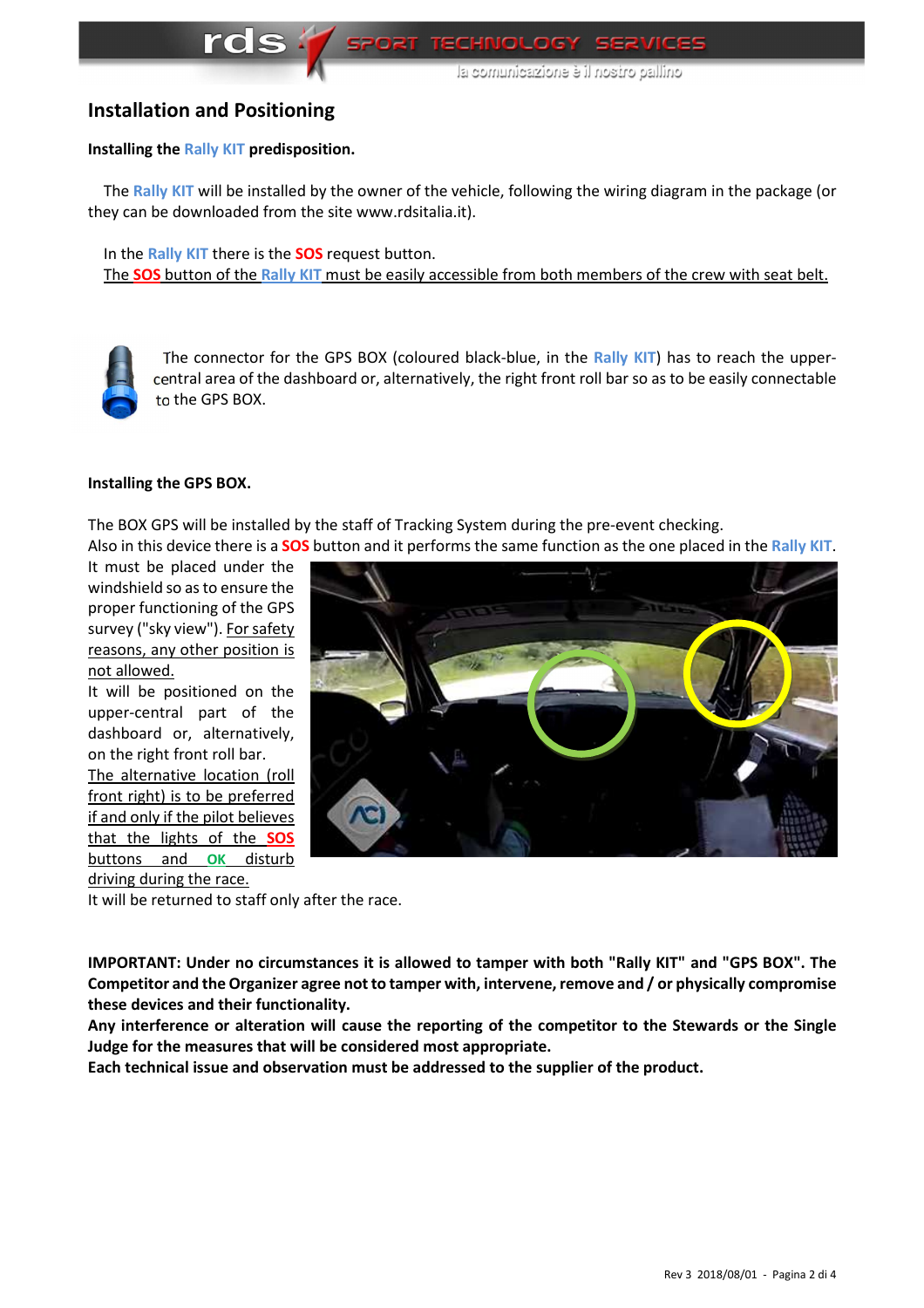

onilleg orizon li é encizepinumop el

#### **What will the crew have to pay?**

- The payment of the Tracking System service is included, unless otherwise noted, in the entry fee to the event.
- The **Rally KIT** will be bought only once and will be owned by the buyer. The price is **€ 61.00** (€ 50.00 + VAT). The buyer can request an invoice by connecting to our web page: http://www.rdsitalia.it/rich-fatt.html
- For cars from abroad, performing occasionally races in Italy, there is no obligation to purchase the **KIT Rally**. In these cases the **KIT Rally** will be hired for the price of € 15,00. The **KIT Rally** will be returned to RDS only after the race along with the GPS BOX.
- In any event, during the sport checks, it is also required a payment of **€ 150.00** as deposit (or a document), which will be returned after the race at the time of the withdrawal of the GPS BOX and upon presentation of the receipt issued at the time of payment. Any GPS BOX that, due to majeure force, will not be returned or collected after the race, must be sent to the RDS Srl company via courier and expenses borne by the applicant, within 3 days.

Upon receiving the GPS BOX, the deposit will be given to the competitor.

#### **Service subscription - Privacy**

By subscribing to the event you will automatically accept the privacy legislation linked to the service Tracking System.

 The data collected will be used to carry out properly the service of tracking during the race to which we are about to participate.

#### **Assistance during demonstrations**

 Unless otherwise indicated, the RDS personnel will be present to the Service Park, to provide assistance to all the crews, treat the return of the trackers and return the deposits previously paid by the crews. However, it is not excluded that the return will take place at the RDS station in Race Direction or other place / environment. This will depend on the location of the areas and how the event is organized.

 In the hope that this document has been helpful and has cleared any doubts, RDS gives all riders a sincere "good luck" and have fun.

**RDS s.r.l. RDS** s.r.l.